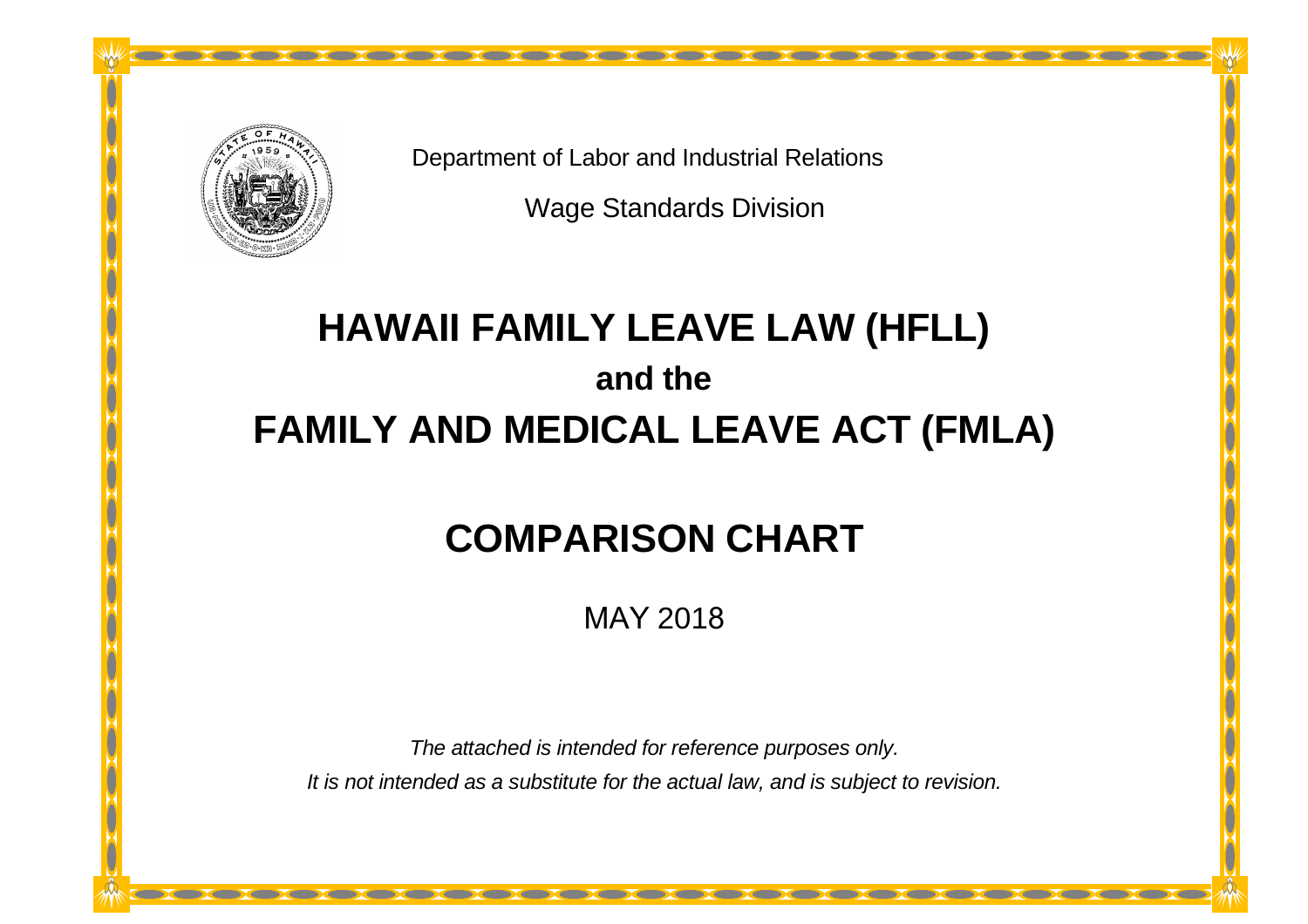## **TABLE OF CONTENTS**

| <b>Topic:</b>                                                 | <b>Page</b> | <b>Topic</b>                                            | Page |
|---------------------------------------------------------------|-------------|---------------------------------------------------------|------|
|                                                               |             |                                                         |      |
|                                                               |             | <b>Leave Sharing Required for Spouses</b>               |      |
| Definitions:                                                  |             | Employed by the Same Employer ---------------6          |      |
| Covered Employer (398-1) ---------------------------- 3       |             | <b>Benefits Protection:</b>                             |      |
| Eligible Employee (398-1) ----------------------------- 3     |             | Employment and Benefits Protection (398-7) ------- 7    |      |
| Covered family members --------------------------------3      |             | <b>Unreduced Compensation for FLSA</b>                  |      |
| Definition of "Child" (398-1) ------------------------- 3     |             | Exempt Employees ---------------------------------7     |      |
| Definition of "Parent" (398-1) ------------------------ 4     |             | Maintenance of Health Benefits During Leave ----- 7     |      |
| Health Care Provider (398-1) ------------------------- 4      |             | Record Keeping and Notifications:                       |      |
| Serious Health Condition (398-1) --------------------- 4      |             |                                                         |      |
| Twelve-Month Period --------------------------------- 4       |             | Notice of Foreseeable Leave (398-5) ------------------7 |      |
| Unpaid or Paid Leave (398-4) ------------------------ 4       |             |                                                         |      |
|                                                               |             | Certification of Serious Health Condition (398-6) --7   |      |
| <b>Family Leave Entitlements:</b>                             |             |                                                         |      |
| Qualifying Reasons for Leave (398-3) --------------- 5        |             |                                                         |      |
| <u>Amount of Leave Entitlement (398-3)</u> ---------------- 5 |             |                                                         |      |
|                                                               |             |                                                         |      |
| Converting a "Week" to Equivalent Hours ---------- 6          |             |                                                         |      |
| Relationship to Paid Leave ----------------------------- 6    |             |                                                         |      |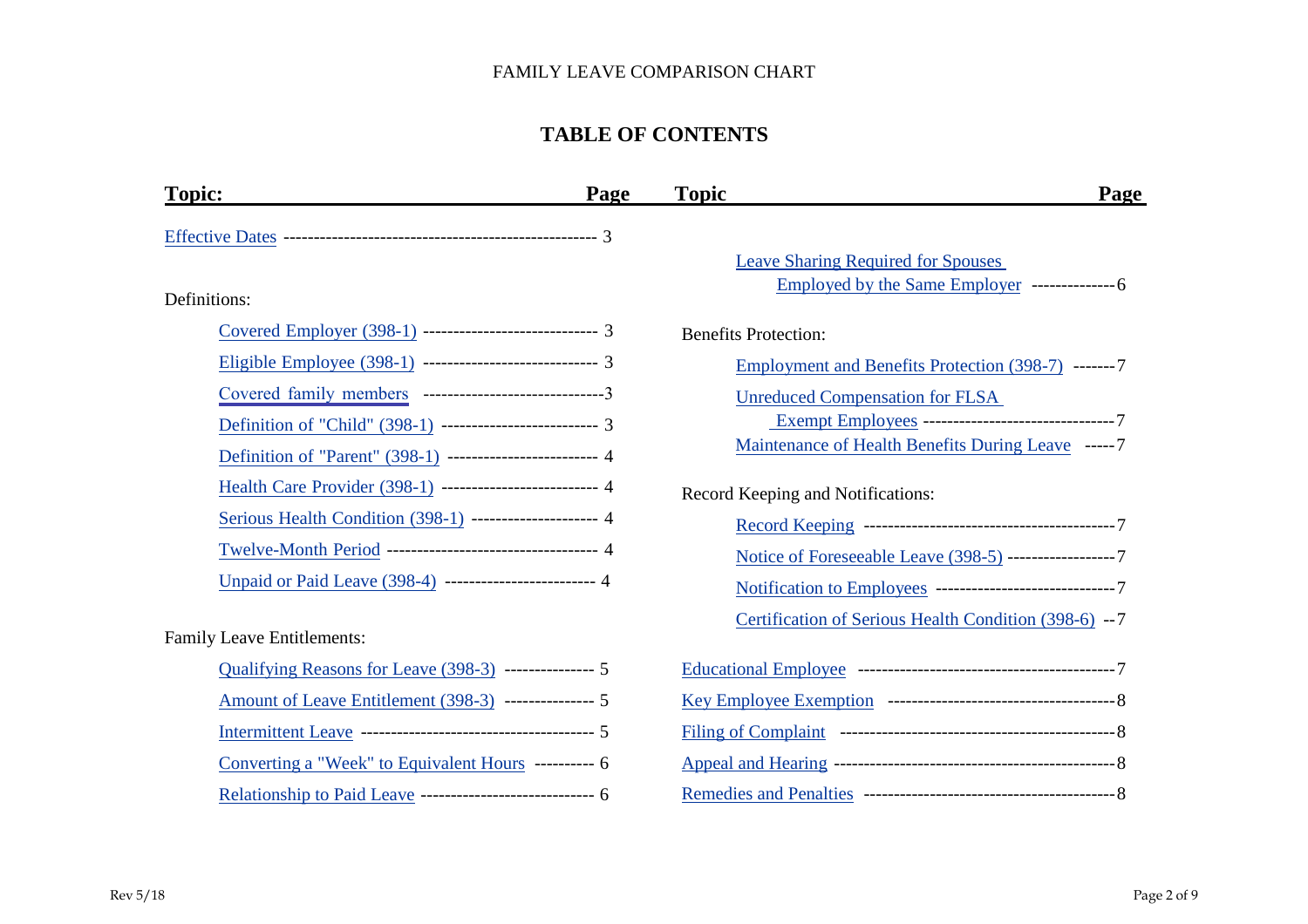<span id="page-2-0"></span>

| <b>PROVISION</b>        | CHAPTER 398, HAWAII REVISED STATUTES                                                                                                                                                                                                                                                                                                                                                                                                                                                                                                                                                                                                                                                                                                                   | FAMILY AND MEDICAL LEAVE ACT OF 1993                                                                                                                                                                                                                                                                                                                                      |
|-------------------------|--------------------------------------------------------------------------------------------------------------------------------------------------------------------------------------------------------------------------------------------------------------------------------------------------------------------------------------------------------------------------------------------------------------------------------------------------------------------------------------------------------------------------------------------------------------------------------------------------------------------------------------------------------------------------------------------------------------------------------------------------------|---------------------------------------------------------------------------------------------------------------------------------------------------------------------------------------------------------------------------------------------------------------------------------------------------------------------------------------------------------------------------|
| <b>Effective Dates</b>  | 1/1/92 Chapter effective for public sector (L1991 Act 328)<br>7/1/94 Chapter effective for private sector (L1993 Act 157)<br>7/1/93 Director's rule making authority (L1993 Act 152)<br>7/1/95 Various amendments(*) (L1995 Act 154)<br>7/1/96 Appeal and hearings provisions (L1995 Act 154)<br>7/1/97 Reciprocal beneficiary qualifying reason for leave<br>(L1997 Act 383)<br>7/1/03 Sick leave definition, allow use of up to 10 days<br>(L2003 Act 44)<br>7/1/07 Only employee may elect to substitute accrued paid<br>leaves (L2007 Act 265)<br>5/6/09 Posting notice required (L2009 Act 48)<br>7/15/09 Family Leave Data Collection System<br>(L2009 Act Veto Override)<br>7/10/17 Sibling added as a covered family member<br>(L2017 Act 128) | 8/5/93 Public and private sectors<br>2/5/94 For employers under collective bargaining agreements<br>2008 H.R. 4986, eff. 1/16/09: the National Defense Authorization<br>Act; "spouse, son, daughter, parent, or next of kin" to<br>take up to 26 workweeks of leave to care for a<br>"member of the Armed Forces, including a member of<br>the National Guard or Reserves |
| <b>Covered Employer</b> | Employs 100 or more employees within the state for each<br>working day during 20 or more calendar weeks in the current<br>or preceding calendar year                                                                                                                                                                                                                                                                                                                                                                                                                                                                                                                                                                                                   | Employs 50 or more employees for each working day during<br>20 or more calendar workweeks in the current or preceding<br>calendar year                                                                                                                                                                                                                                    |
| Eligible Employee       | Employee must have at least six months of consecutive<br>employment<br>No restrictions based on number of hours worked<br>The Hawaii law does not cover federal employees                                                                                                                                                                                                                                                                                                                                                                                                                                                                                                                                                                              | Employee must have worked at least 12 months (not necessarily<br>consecutive), and 1,250 hours in the preceding 12 months.<br>Must also be employed at a worksite by an employer with 50 or<br>more employees within 75 miles of that worksite.<br>Private, state, local, and certain federal government employees                                                        |
| Covered family members  | Employee's child, spouse, reciprocal beneficiary, sibling<br>or parent                                                                                                                                                                                                                                                                                                                                                                                                                                                                                                                                                                                                                                                                                 | Employee's spouse, child or parent                                                                                                                                                                                                                                                                                                                                        |
| (*) Definition of Child | Biological, adopted, or foster son or daughter of an<br>employee; a stepchild; a legal ward of an employee<br>No limitation on age of child under the Hawaii law                                                                                                                                                                                                                                                                                                                                                                                                                                                                                                                                                                                       | Biological, adopted, foster, step son or daughter; legal ward; or<br>child of a person standing in loco parentis<br>Must be under 18 years of age, or an adult child incapable of<br>self-care due to mental or physical disability                                                                                                                                       |
| Definition of Parent    | Biological, foster, adoptive parent; a parent-in-law; a<br>stepparent; a legal guardian; a grandparent; or a<br>grandparent-in-law                                                                                                                                                                                                                                                                                                                                                                                                                                                                                                                                                                                                                     | Biological parent or an individual who stood in loco parentis to<br>an employee when the employee was a son or daughter; but not<br>a parent-in-law                                                                                                                                                                                                                       |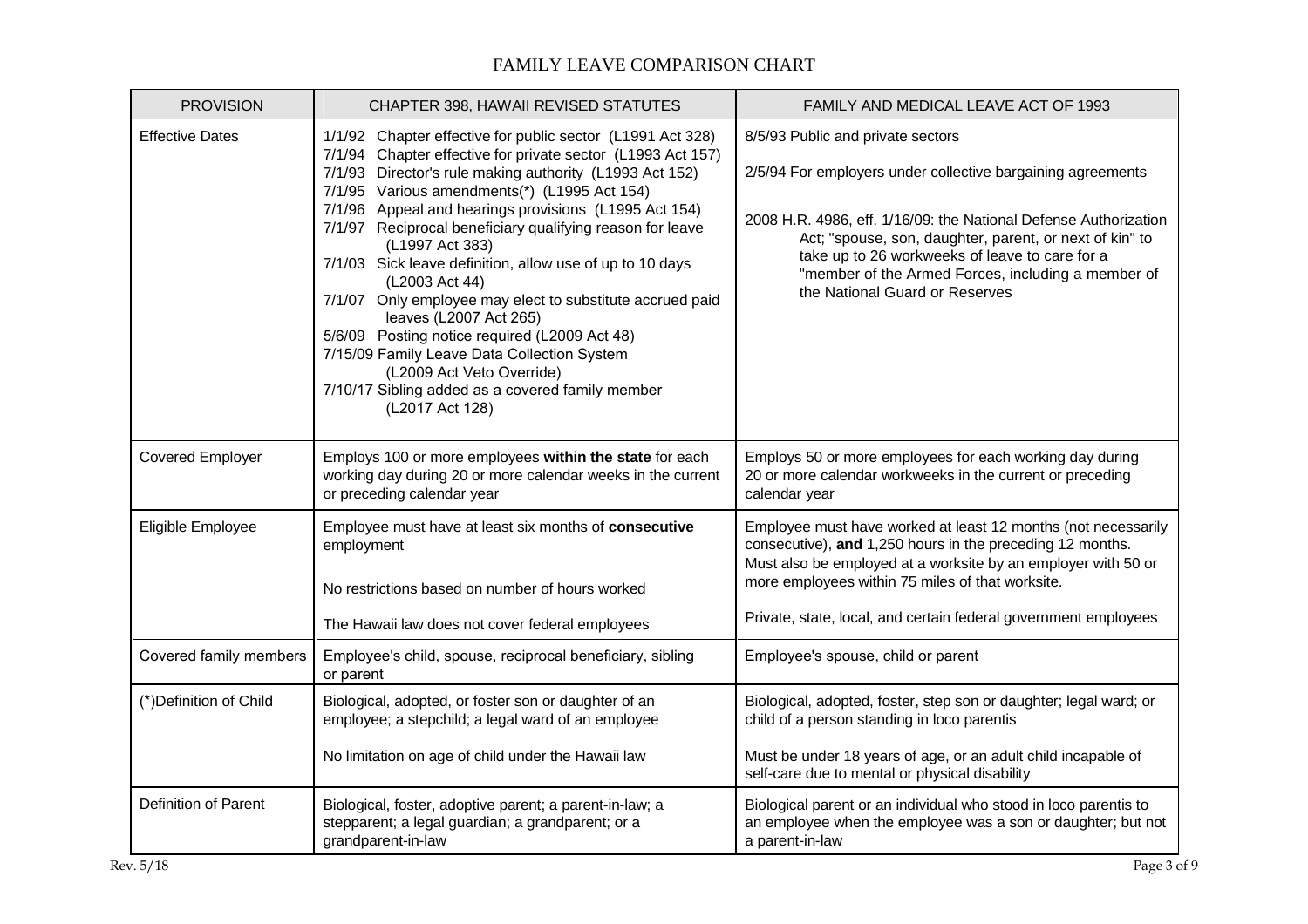| <b>PROVISION</b>            | CHAPTER 398, HAWAII REVISED STATUTES                                                                                                                                                                                                                                                                                                                                                                                                                                                                                                                                                                                                                                                            | FAMILY AND MEDICAL LEAVE ACT OF 1993                                                                                                                                                                                                                                                                                                                                                                                                                                                                                                                                                                                                                                                                                                           |
|-----------------------------|-------------------------------------------------------------------------------------------------------------------------------------------------------------------------------------------------------------------------------------------------------------------------------------------------------------------------------------------------------------------------------------------------------------------------------------------------------------------------------------------------------------------------------------------------------------------------------------------------------------------------------------------------------------------------------------------------|------------------------------------------------------------------------------------------------------------------------------------------------------------------------------------------------------------------------------------------------------------------------------------------------------------------------------------------------------------------------------------------------------------------------------------------------------------------------------------------------------------------------------------------------------------------------------------------------------------------------------------------------------------------------------------------------------------------------------------------------|
| <b>Health Care Provider</b> | Person qualified by the director to render health care and<br>service, and with a license to practice medicine, dentistry,<br>chiropractic, osteopathy, naturopathy, optometry, podiatry,<br>and psychology                                                                                                                                                                                                                                                                                                                                                                                                                                                                                     | Doctor of medicine or osteopathy authorized to practice in the<br>State; podiatrists, dentists, clinical psychologists, optometrists,<br>chiropractors (for manual manipulation of spine to correct<br>subluxation demonstrated by X-ray); nurse-practitioners and<br>nurse-midwives if authorized to practice under State law; or<br>Christian Science practitioners listed with the First Church of<br>Christ, Scientist in Boston, Massachusetts                                                                                                                                                                                                                                                                                            |
| (*)Serious Health Condition | A physical or mental condition that warrants the participation<br>of the employee to provide care during the period of<br>treatment or supervision by a health care provider, and:<br>1. Involves inpatient care in a hospital, hospice, or residential<br>health care facility; or<br>2. Requires continuing treatment or continuing supervision<br>by a health care provider                                                                                                                                                                                                                                                                                                                  | Illness, injury, impairment, or physical or mental condition<br>involving incapacity or treatment connected with inpatient care in<br>a hospital, hospice, or residential medical-care facility; or,<br>continuing treatment by a health care provider involving (1)<br>incapacity or absence of more than 3 days from work, school, or<br>other activities; (2) chronic or long-term condition incurable or so<br>serious if not treated would result in incapacity of more than 3<br>days; or (3) prenatal care                                                                                                                                                                                                                              |
| <b>Twelve-Month Period</b>  | The four-week entitlement is based on a calendar year<br>(§§ 398-3, HRS, & 12-27-1 & 6(d), HAR).<br>The limitation to the entitlement can be based on a twelve-<br>month period (§§ 398-3(d), HRS, & 12-27-6(c)), which might<br>not be measured as a calendar year. The employer cannot<br>change from one twelve-month method to another if the<br>transition results in the reduction or loss of any family leave<br>benefit, or is intended to avoid the requirements of the law.                                                                                                                                                                                                           | Family leave entitlement and use for birth or adoption is based<br>on a twelve-month period, which may not necessarily be a<br>calendar year.                                                                                                                                                                                                                                                                                                                                                                                                                                                                                                                                                                                                  |
| Unpaid or Paid Leave        | The intent of the law is to entitle an eligible employee to four<br>weeks of job protected unpaid leave for qualifying reasons.<br>Effective July 1, 2003, an employee may elect to substitute<br>accrued sick leave for family leave purposes, provided that<br>an employee shall not use more than ten days per year for<br>this purpose, unless a collective bargaining agreement<br>provides for the use of more than ten days (§ 398-4(c), HRS,<br>and 12-27-9, HAR).<br>Effective July 10, 2007, the employee chooses whether to<br>use vacation or sick leave for a paid family leave. The<br>"employer" was deleted from § 386-4(b), leaving only the<br>"employee" as having a choice. | Allows "eligible" employees of a covered employer to take up to<br>a total of 12 workweeks in any 12 months (see Sec. 825.200(b))<br>job-protected, unpaid leave for qualifying reasons.<br>Permits an eligible employee to choose to substitute accrued<br>paid leave for FMLA leave. An employee's ability to substitute<br>accrued paid leave is determined by the terms and conditions of<br>the employer's normal leave policy. When an employee<br>chooses, or an employer requires, substitution of accrued paid<br>leave, the employer must inform the employee that the<br>employee must satisfy any procedural requirements of the paid<br>leave policy only in connection with the receipt of such payment.<br>See Sec. 825.300(c). |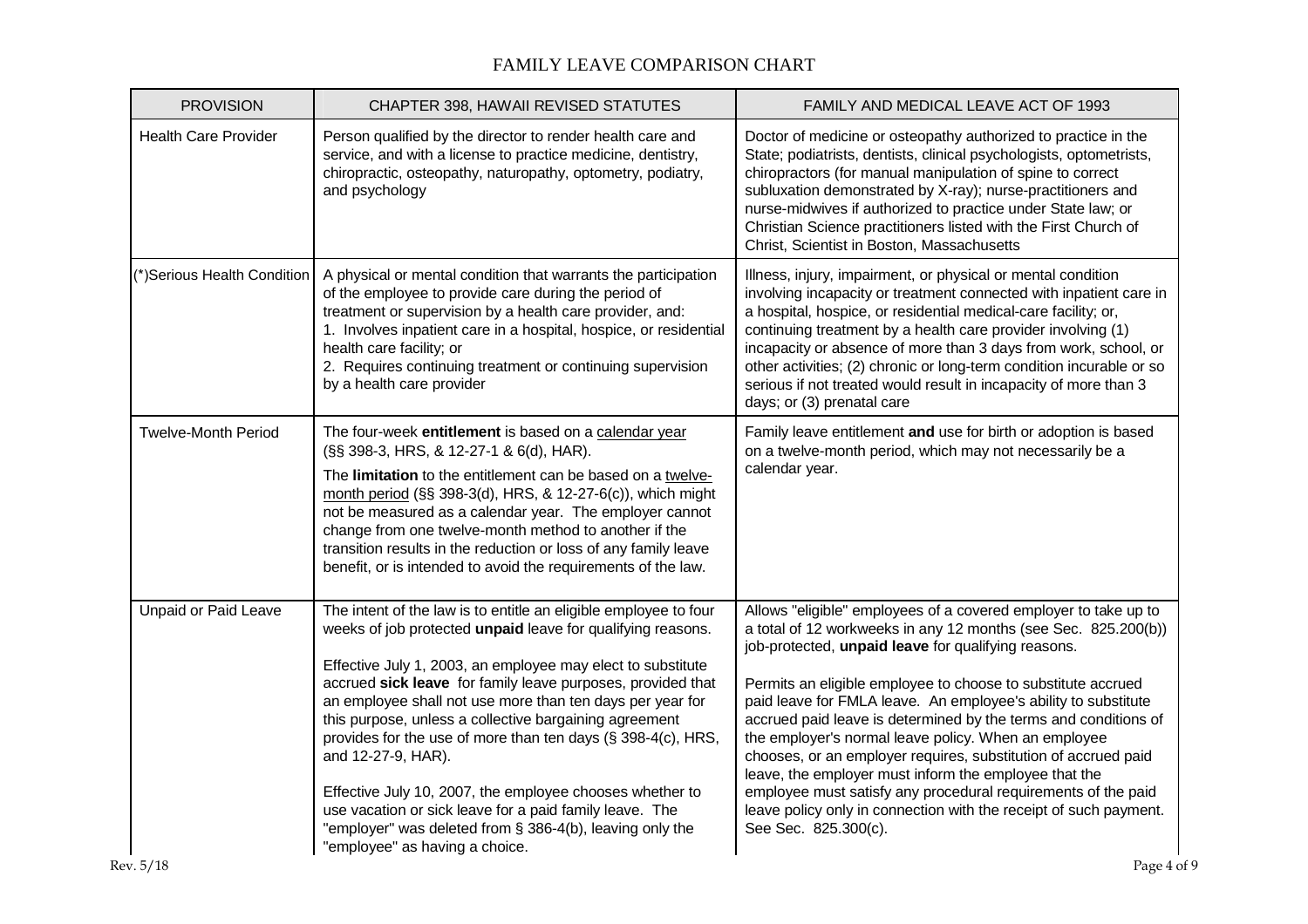| <b>PROVISION</b>                | CHAPTER 398, HAWAII REVISED STATUTES                                                                                                                                                                                                                                                                                                                                                                                                                                                                                                                                                                                                                                                                                                                                                                 | FAMILY AND MEDICAL LEAVE ACT OF 1993                                                                                                                                                                                                                                                                                                                                                                                                                                                                                                                                                                                                               |
|---------------------------------|------------------------------------------------------------------------------------------------------------------------------------------------------------------------------------------------------------------------------------------------------------------------------------------------------------------------------------------------------------------------------------------------------------------------------------------------------------------------------------------------------------------------------------------------------------------------------------------------------------------------------------------------------------------------------------------------------------------------------------------------------------------------------------------------------|----------------------------------------------------------------------------------------------------------------------------------------------------------------------------------------------------------------------------------------------------------------------------------------------------------------------------------------------------------------------------------------------------------------------------------------------------------------------------------------------------------------------------------------------------------------------------------------------------------------------------------------------------|
|                                 | However, when an employer has a self insured TDI plan,<br>using the company's sick leave policy, an employee may not<br>use more than the statutorily required minimum that the<br>employer is required to reserve for each employee.<br>Unless the employer agrees, the shortest allowable<br>incremental period of accrued leave that may be substituted<br>for any part of the HFL is the shortest period of time that the<br>employer's payroll system uses to account for the use of<br>leave, provided that the shortest incremental period is one<br>hour or less (§ 12-27-7(c), HAR). Therefore, the employer<br>can designate fifteen minutes, or thirty minutes depending on<br>the payroll system, but not one hour and a half, or half a day<br>as the shortest increment to take leave. | The employer must account for the leave using an increment no<br>greater than the shortest period of time that the employer uses<br>to account for use of other forms of leave provided that it is not<br>greater than one hour                                                                                                                                                                                                                                                                                                                                                                                                                    |
| Qualifying Reasons for<br>Leave | Birth of the employee's child, or the adoption of a child, or to<br>care for an employee's child, spouse or reciprocal<br>beneficiary, sibling or parent with a serious health condition<br>Leave for the employee's own serious health condition is<br>not covered<br>The need for family leave can encompass both physical<br>and psychological care and can even include driving the<br>family member to the doctor.                                                                                                                                                                                                                                                                                                                                                                              | Birth, placement of child for adoption or foster care, to provide<br>care for parent, child, or spouse with a serious health condition,<br>or for the employee's own serious health condition<br>Military family leave: spouse, son, daughter, parent, or next of<br>kin permitted to take up to 26 workweeks of leave to care for a<br>member of the Armed Forces, including a member of the<br>National Guard or Reserves, who is undergoing medical<br>treatment, recuperation, or therapy, is otherwise in outpatient<br>status, or is otherwise on the temporary disability retired list, for<br>a serious injury or illness (eff. 1/16/2009) |
| Amount of Leave<br>Entitlement  | A total of four weeks during any calendar year<br>Employee is not entitled to more than four weeks of leave in<br>any twelve-month period<br>Leave is not cumulative from year to year                                                                                                                                                                                                                                                                                                                                                                                                                                                                                                                                                                                                               | A total of 12 workweeks during any twelve-month period<br>For births or adoptions, the entitlement expires at the end of the<br>12-month period beginning on the birth or adoption date                                                                                                                                                                                                                                                                                                                                                                                                                                                            |
| <b>Intermittent Leave</b>       | Allowable for all qualifying reasons<br>Need not be taken immediately upon births or adoptions, but<br>limited to four weeks within a twelve-month period                                                                                                                                                                                                                                                                                                                                                                                                                                                                                                                                                                                                                                            | Intermittent or reduced leave schedule permitted for serious<br>health condition when medically necessary<br>Not permitted for birth or adoption unless employer agrees                                                                                                                                                                                                                                                                                                                                                                                                                                                                            |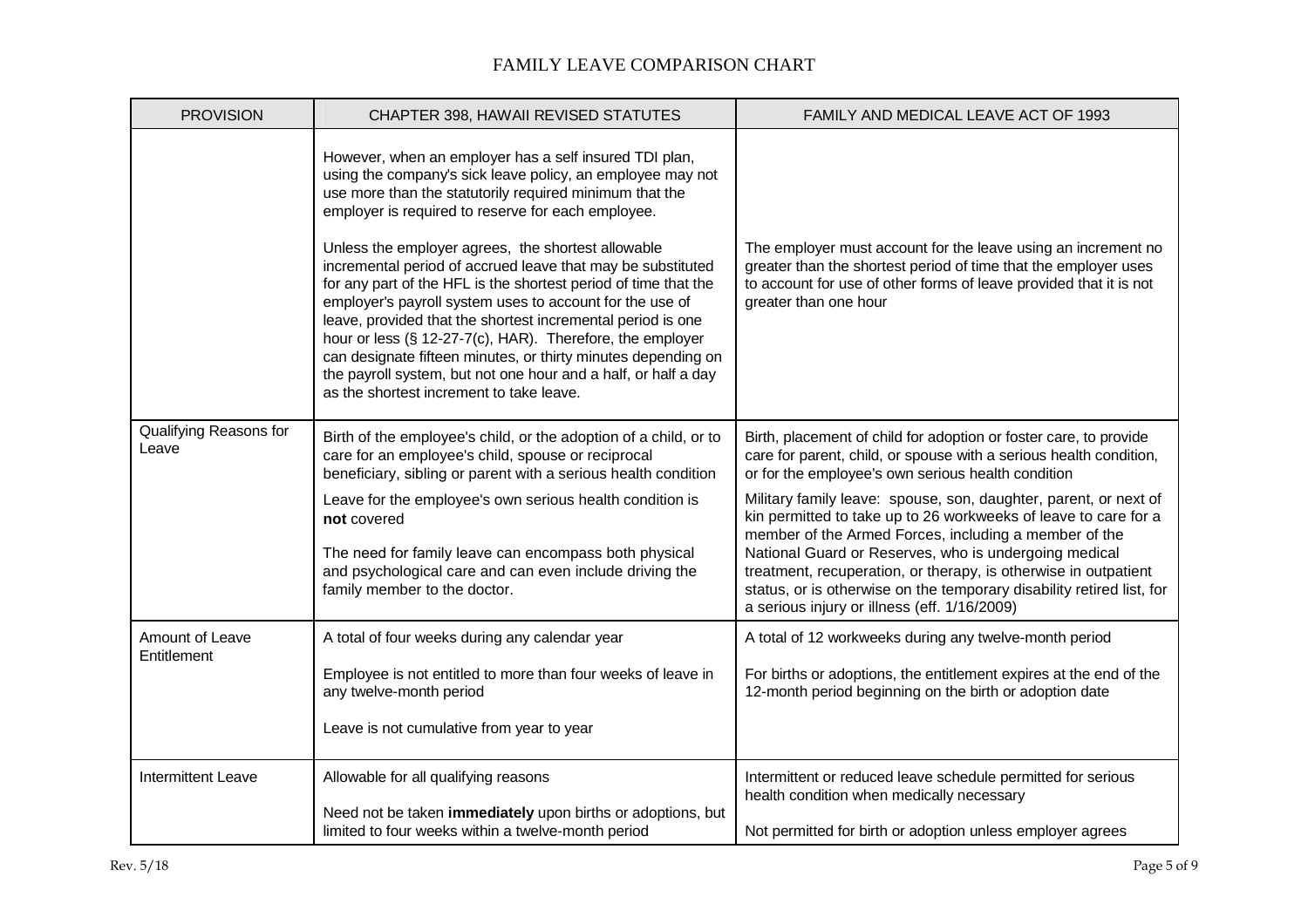| <b>PROVISION</b>                                                       | CHAPTER 398, HAWAII REVISED STATUTES                                                                                                                                                                                                                                                                                                                                                                | FAMILY AND MEDICAL LEAVE ACT OF 1993                                                                                                                                                                                                                                                                                                                                                                                                                              |
|------------------------------------------------------------------------|-----------------------------------------------------------------------------------------------------------------------------------------------------------------------------------------------------------------------------------------------------------------------------------------------------------------------------------------------------------------------------------------------------|-------------------------------------------------------------------------------------------------------------------------------------------------------------------------------------------------------------------------------------------------------------------------------------------------------------------------------------------------------------------------------------------------------------------------------------------------------------------|
| Converting a "Week" to<br><b>Equivalent Hours</b>                      | An employer is allowed to convert the four week entitlement<br>to an equivalent number of hours based on the current<br>regular work week of the employee.<br>As in the FMLA, if an employee's work schedule varies, the<br>average weekly hours worked during the four weeks prior to<br>the start of the HFL will be used to calculate the employee's<br>'normal' work schedule for this purpose. | Employers must grant intermittent FMLA leave or leave on a<br>reduced schedule<br>- when the employee's own "serious health condition" renders<br>him unable to do his job;<br>- to employees who need to care for a spouse, son, daughter<br>or parent with a serious health condition;<br>- to employees, under the FMLA's military leave provisions, for<br>qualifying exigencies and to care for a covered servicemember<br>with a serious illness or injury. |
| (*)Relationship to<br>Paid Leave                                       | Leave shall consist of unpaid or paid leave, or a combination<br>of paid and unpaid leave                                                                                                                                                                                                                                                                                                           | Unpaid leave for the 12 weeks                                                                                                                                                                                                                                                                                                                                                                                                                                     |
|                                                                        | Leave in addition to employer-paid family leave which is<br>needed to attain the four weeks may be unpaid                                                                                                                                                                                                                                                                                           | Leave in addition to employer-paid family and medical leave to<br>attain the 12 weeks may be unpaid                                                                                                                                                                                                                                                                                                                                                               |
|                                                                        | An employee may elect to substitute any accrued paid<br>vacation, personal, or family leave for any part of the four-<br>week period                                                                                                                                                                                                                                                                | No limits on substituting paid vacation or personal leave.<br>Employee may not substitute paid sick, medical, or family leave<br>for any situation not covered by employer's leave plan                                                                                                                                                                                                                                                                           |
|                                                                        | An employee shall be permitted to use up to 10 days of<br>accrued and available sick leave, unless an express provision<br>of a valid collective bargaining agreement authorizes the use<br>of more than 10 days. Employer is not required to diminish<br>an employee's accrued and available sick leave below the<br>amount required by Section 392-41 (TDI law)                                   |                                                                                                                                                                                                                                                                                                                                                                                                                                                                   |
| Leave Sharing Required<br>for Spouses Employed<br>by the Same Employer | No limitation under the Hawaii law. Each spouse is entitled to<br>four weeks of family leave.                                                                                                                                                                                                                                                                                                       | Number of leave workweeks for both may be limited to 12 weeks<br>within a twelve-month period for birth, adoption, foster care, or to<br>care for a parent with a serious health condition                                                                                                                                                                                                                                                                        |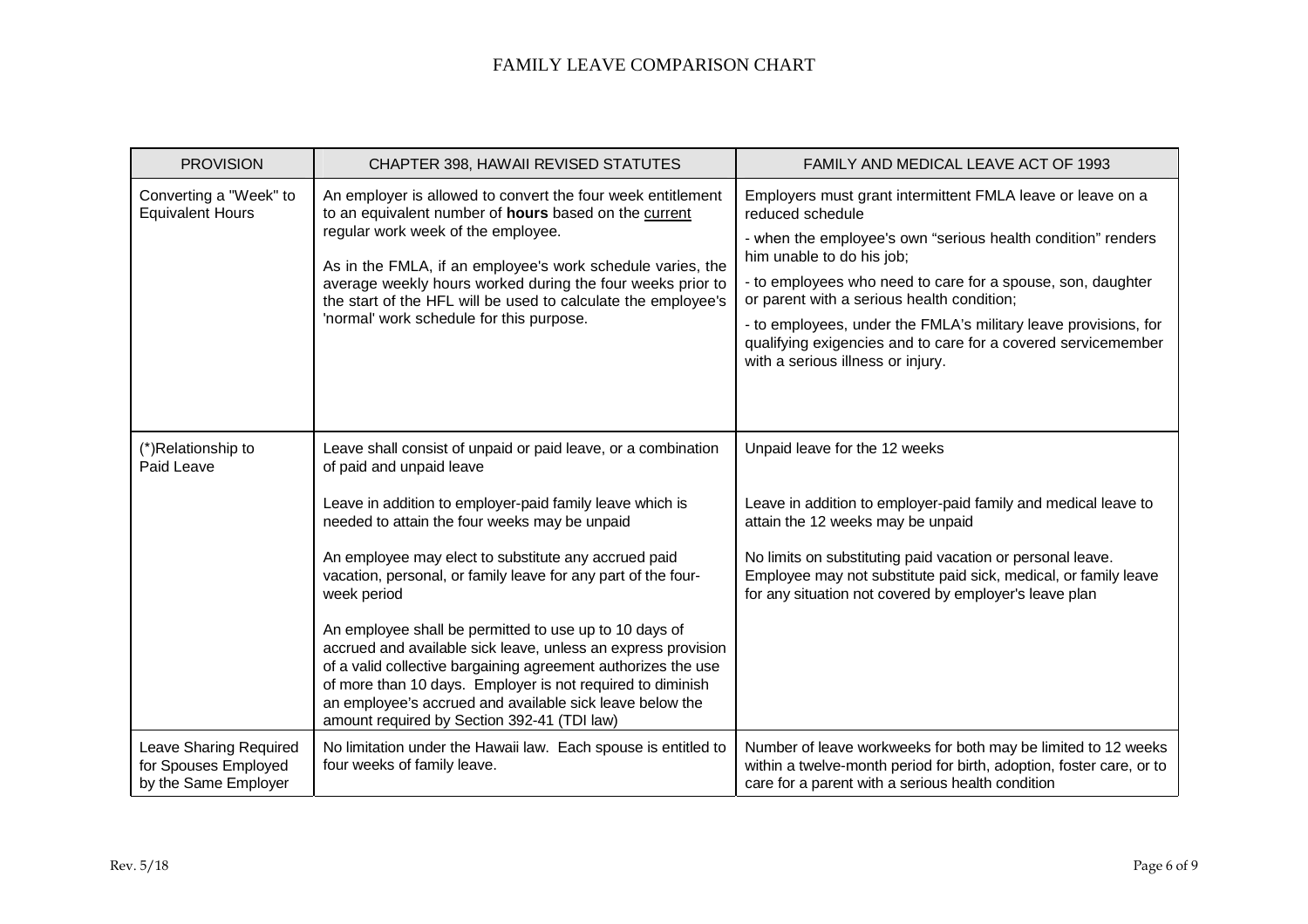| <b>PROVISION</b>                                                     | CHAPTER 398, HAWAII REVISED STATUTES                                                                                                                                                                                                                                                                                                                                       | FAMILY AND MEDICAL LEAVE ACT OF 1993                                                                                                                                                                                                                                                                                                                          |
|----------------------------------------------------------------------|----------------------------------------------------------------------------------------------------------------------------------------------------------------------------------------------------------------------------------------------------------------------------------------------------------------------------------------------------------------------------|---------------------------------------------------------------------------------------------------------------------------------------------------------------------------------------------------------------------------------------------------------------------------------------------------------------------------------------------------------------|
| Employment and<br><b>Benefits Protection</b>                         | Except for workforce reduction situations, the employee must<br>be restored to the same or equivalent position held prior to<br>the leave, or restored to an equivalent position with<br>equivalent employment benefits, pay, and other terms and<br>conditions of employment<br>No loss of accrued employment benefits except paid leave<br>expended for the family leave | Restoration<br>Limited denial of restoration is allowed if employee is salaried<br>and in highest paid 10 per cent of employees within 75 miles of<br>facility where employed, and if such denial is necessary to<br>prevent "substantial and grievous economic injury" to operations                                                                         |
| Unreduced<br><b>Compensation for FLSA</b><br><b>Exempt Employees</b> | An employer can deduct unpaid family leave time off within<br>a work week without jeopardizing the employee's FLSA<br>exempt status. Employers are cautioned, however, that the<br>exemption could be affected by the deduction of non-HFLL<br>leaves (i.e., leaves for non-family leave reasons) from a<br>work week, depending on the circumstances.                     | If an employee is otherwise exempt from minimum wage and<br>overtime requirements of the Fair Labor Standards Act (FLSA)<br>as a salaried executive, administrative, professional, or<br>computer employee providing unpaid FMLA-qualifying leave to<br>such an employee will not cause the employee to lose the FLSA<br>exemption. See 29 CFR 541.602(b)(7). |
| Maintenance of Health<br><b>Benefits During Leave</b>                | None under the Hawaii law                                                                                                                                                                                                                                                                                                                                                  | Health insurance and benefits must be maintained under the<br>same conditions as prior to taking leave, subject to recapture of<br>costs for employee's failure to return to work without cause                                                                                                                                                               |
| Record keeping                                                       | In accordance with 12-27-13, HAR, pertaining to investigation<br>of employer records.                                                                                                                                                                                                                                                                                      | In accordance with 11(c) of the Fair Labor Standards Act and<br>related regulations                                                                                                                                                                                                                                                                           |
| Notice of Foreseeable<br>Leave                                       | Notice in a manner that is reasonable and practicable                                                                                                                                                                                                                                                                                                                      | Not less than 30 days notice, or if less than 30 days is available,<br>such notice as is practicable                                                                                                                                                                                                                                                          |
| Notification to<br>Employees                                         | Written notice setting forth employees' rights and<br>responsibilities under the statute is required at the time of hire<br>$(12-27-10, HAR)$                                                                                                                                                                                                                              | Notices setting forth pertinent provisions of the Act and<br>complaint filing must be posted conspicuously at the place of<br>employment                                                                                                                                                                                                                      |
|                                                                      |                                                                                                                                                                                                                                                                                                                                                                            | Civil penalty for wilful violation of above: Up to \$100 for each<br>separate offense                                                                                                                                                                                                                                                                         |
| (*)Certification of<br>Serious Health<br>Condition                   | An employer may require written certification by a health care<br>provider of the individual requiring care. Certification shall be<br>considered sufficient if it provides information as required by<br>the director                                                                                                                                                     | With limitations, employer may require up to three opinions and<br>certifications for a serious health condition                                                                                                                                                                                                                                              |
|                                                                      | Optional form HFLL-1 Hawaii Family Leave Certification of<br>Serious Health Condition                                                                                                                                                                                                                                                                                      | Separate forms for different reasons for leave                                                                                                                                                                                                                                                                                                                |
| Educational employee                                                 | No restriction under the Hawaii law                                                                                                                                                                                                                                                                                                                                        | Limitations may apply to teachers and instructional employees of<br>local educational agencies                                                                                                                                                                                                                                                                |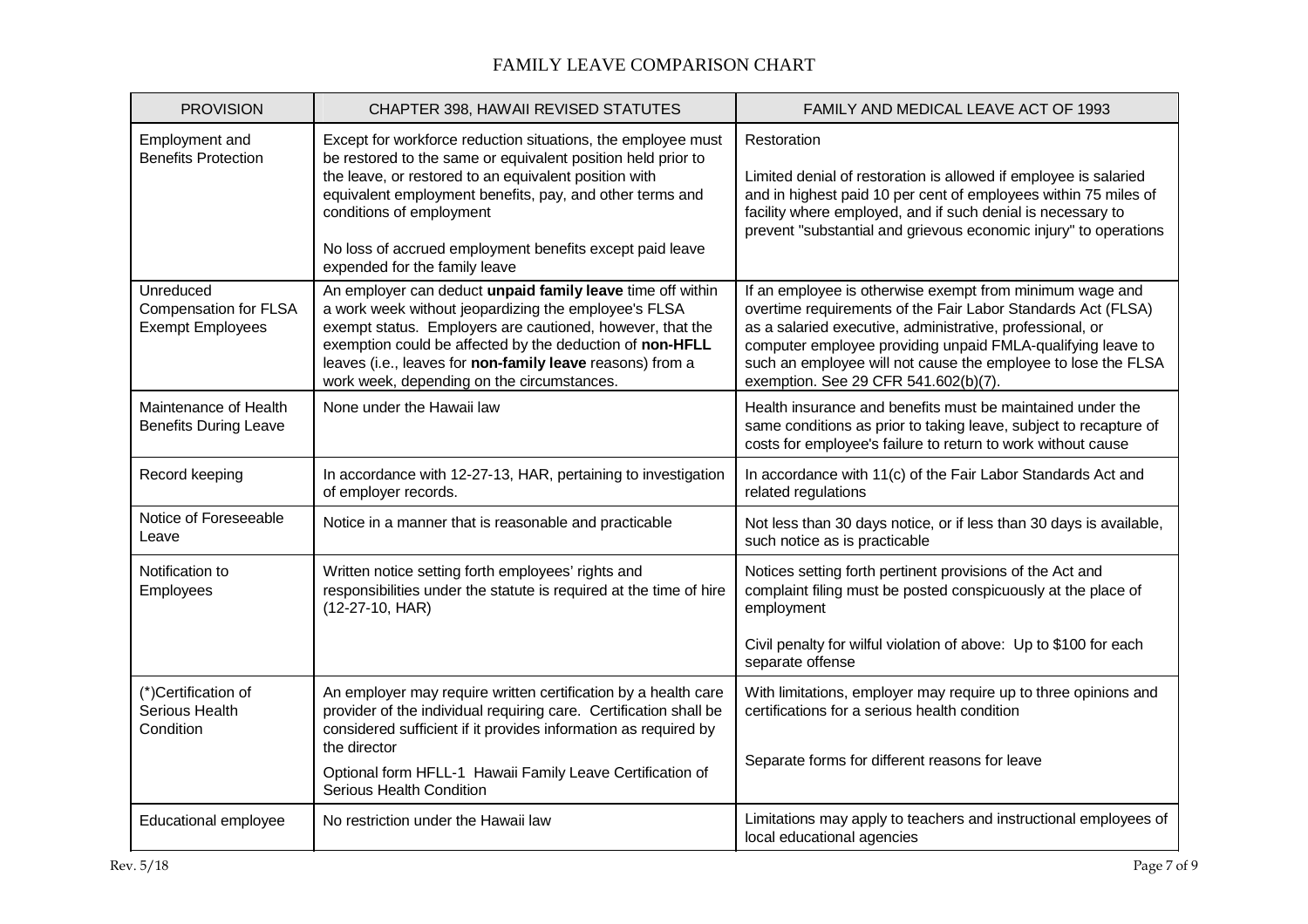| <b>PROVISION</b>          | CHAPTER 398, HAWAII REVISED STATUTES                                                                                                                                                                                                                                            | FAMILY AND MEDICAL LEAVE ACT OF 1993                                                                                                                                                                                                                                                                                 |
|---------------------------|---------------------------------------------------------------------------------------------------------------------------------------------------------------------------------------------------------------------------------------------------------------------------------|----------------------------------------------------------------------------------------------------------------------------------------------------------------------------------------------------------------------------------------------------------------------------------------------------------------------|
| Key Employee<br>Exemption | None under the Hawaii law                                                                                                                                                                                                                                                       | Exempts salaried employee if among the highest paid 10% and<br>restoration would lead to grievous economic harm to the<br>employer                                                                                                                                                                                   |
| Filing of Complaint       | Must be filed within 90 days after the 1) date of the alleged<br>unlawful act; or 2) date of discovery by the employee of the<br>alleged unlawful act; however, in no event shall such a<br>complaint be filed after the expiration of 180 days of the<br>alleged unlawful act. | Should be filed within a reasonable time of when the employee<br>discovers that his or her FMLA rights have been violated. In no<br>event may a complaint be filed more than two years after the<br>action which is alleged to be a violation of FMLA occurred, or<br>three years in the case of a willful violation |
| (*)Appeal and Hearing     | Effective 7/1/96, provisions for:<br>(1) Employer appeal of orders issued; and<br>(2) Administrative hearings                                                                                                                                                                   | None                                                                                                                                                                                                                                                                                                                 |
| (*)Remedies and Penalties | Civil: Damages in the amount of wages, employment<br>benefits, or other compensation; equal amount as liquidated<br>damages; reasonable legal fees and costs<br>Criminal: Petty misdemeanor (fined not more than \$1,000                                                        | Damages in the amount of wages, employment benefits, or<br>other compensation; equal amount as liquidated damages;<br>reasonable legal fees and costs                                                                                                                                                                |
|                           | and imprisoned not more than 30 days)                                                                                                                                                                                                                                           |                                                                                                                                                                                                                                                                                                                      |

#### **REMINDERS:**

- The intent of the Hawaii Family Leave Law, as stated in Section 398-10, is to establish a minimum standard which is not intended to replace family leave policies which provide equal or greater benefits than under the Hawaii Family Leave Law.
- An employer cannot offset TDI (covering the employee's own disability) against an employee's Hawaii family leave (covering only for the care of the employee's child, spouse, reciprocal beneficiary, or parent).